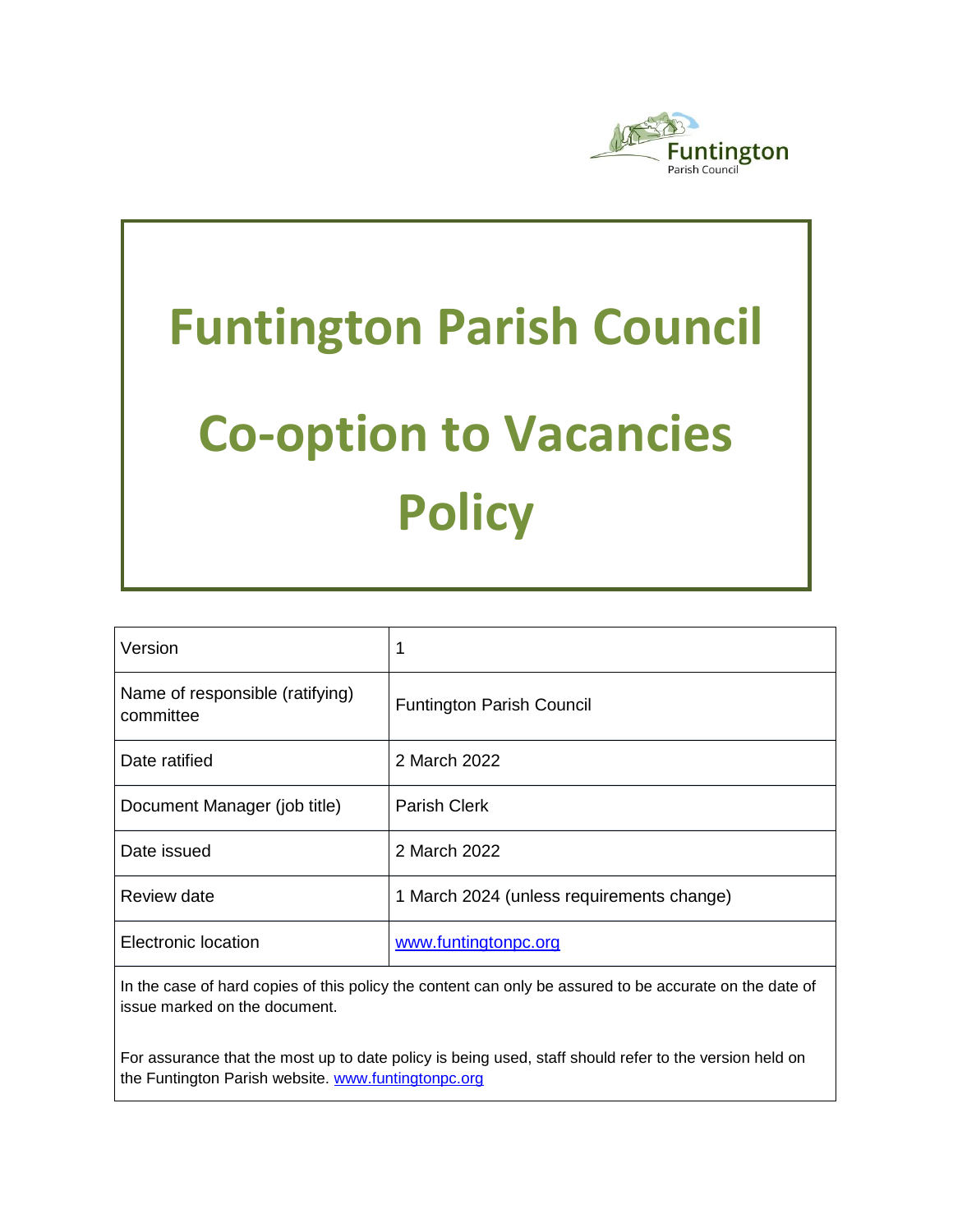## **1. INTRODUCTION**

Although the process for co-option to vacancies of local councils is not prescribed in law, NALC's Legal Briefing L15-08 (Original date of issue: 23 July 2008 Re- issued: 7 May 2015) provides guidance. Further guidance has been taken from 'Parish and Community Council Elections in England and Wales - Guidance for Candidates' developed by the Electoral Commission and last updated in January 2019.

Of paramount importance is that all applicants are treated alike so that the process is seen to be open, fair and transparent.

Whenever the need for co-option arises, Funtington Parish Council will seek and encourage applications from anyone who is eligible to stand as a Parish Councillor (see section 2). Councillors and parishioners may legally approach individuals and encourage them to register their expression of interest.

Any candidate(s) found to be offering inducements or any kind of undue pressure will be disqualified.

## **2. QUALIFICATION CRITERIA**

Applicants must:

- be at least 18 years old
- be a British citizen, an eligible Commonwealth citizen or a citizen of any member state of the European Union

In addition, the candidate must meet one of four following qualifications:

- be registered as a local government elector for the parish;
- have occupied as owner/tenant any land or other premises in the parish during the whole of the 12 months before the day of nomination;
- have had a main or only place of work during the 12 months prior to day of nomination in the parish; or
- have lived in the parish or within 3 miles (4.8km) during the 12 months before the day of nomination.

## **3. DISQUALIFICATIONS**

Apart from meeting the qualifications, disqualifications also apply. Candidates are disqualified if they:

• are they are employed by the parish council;

Funtington Parish Council Co-option to Vacancies Policy Version 1 Issue Date: 2 March 2022 Page **2** of **8** Review Date: 1 March 2024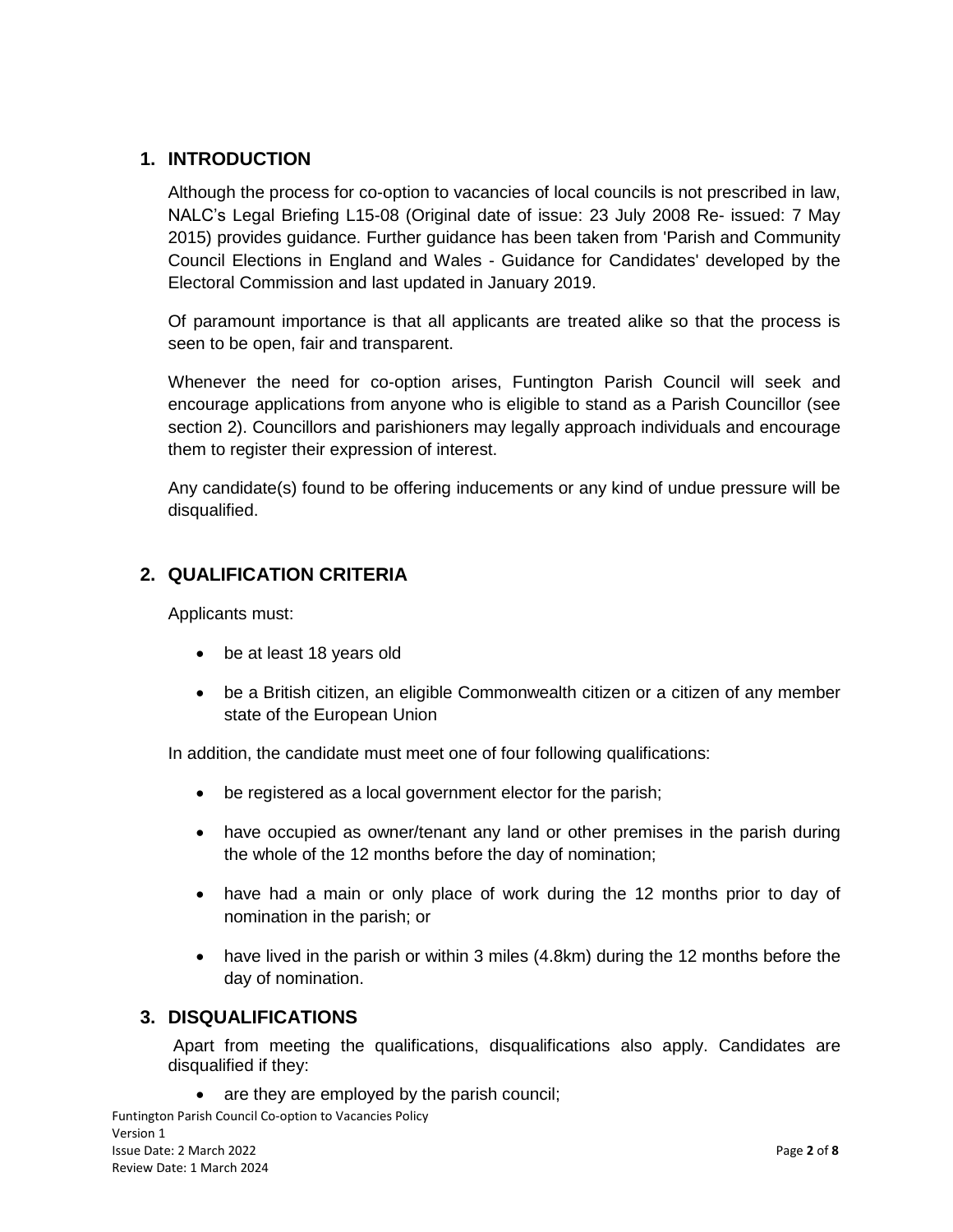- are the subject of a bankruptcy restrictions order or interim order;
- have been sentenced to a term of three months imprisonment or more (including a suspended sentence), without the option of a fine, during the five years before polling day; or
- have been disqualified under the Representation of the People Act 1983, which covers corrupt or illegal electoral practices and offences relating to donations.

## **4. PROCESS**

There are two ways that co-options may be necessary:

- There have been insufficient candidates to fill all of the available seats at an election; or
- A casual vacancy has arisen between elections, and there is no demand to hold a by-election.

In the event of a vacancy occurring due to the resignation, death or ineligibility of a Councillor, the Clerk will immediately inform the Monitoring Officer at Chichester District Council (CDC) and supply them with a copy of the Notice of Vacancy for posting.

Should the requisite 10 electors of the Parish not have called for a poll (by-election) within the legally specified time period (currently 14 days) following the publication of the Notice of Vacancy, the Parish Clerk is notified by CDC that the vacancy may be filled by co-option. The Parish Council may then proceed to co-opt as soon as practicably possible.

On receipt of written notification from the Monitoring Officer at CDC that a casual vacancy can be filled by means of co-option, the Clerk will place a notice announcing that the vacancy can be filled by co-option and invite expressions of interest. The notice will be placed on notice-boards, the Parish Council's website and via any social media deemed appropriate. It will include:

- details of where to obtain information on the role of a parish councillor; and
- where expressions of interest should be directed (usually the Clerk, via email or hard copy)

The Parish Council is not obliged to co-opt to fill any vacancy or to select anyone from the candidates that do apply. However, it is not desirable that electors of the Parish remain unrepresented for a significant length of time. A vacancy of any length may impact on the:

- effective and efficient working of the Parish Council;
- ability to share the workload equitably;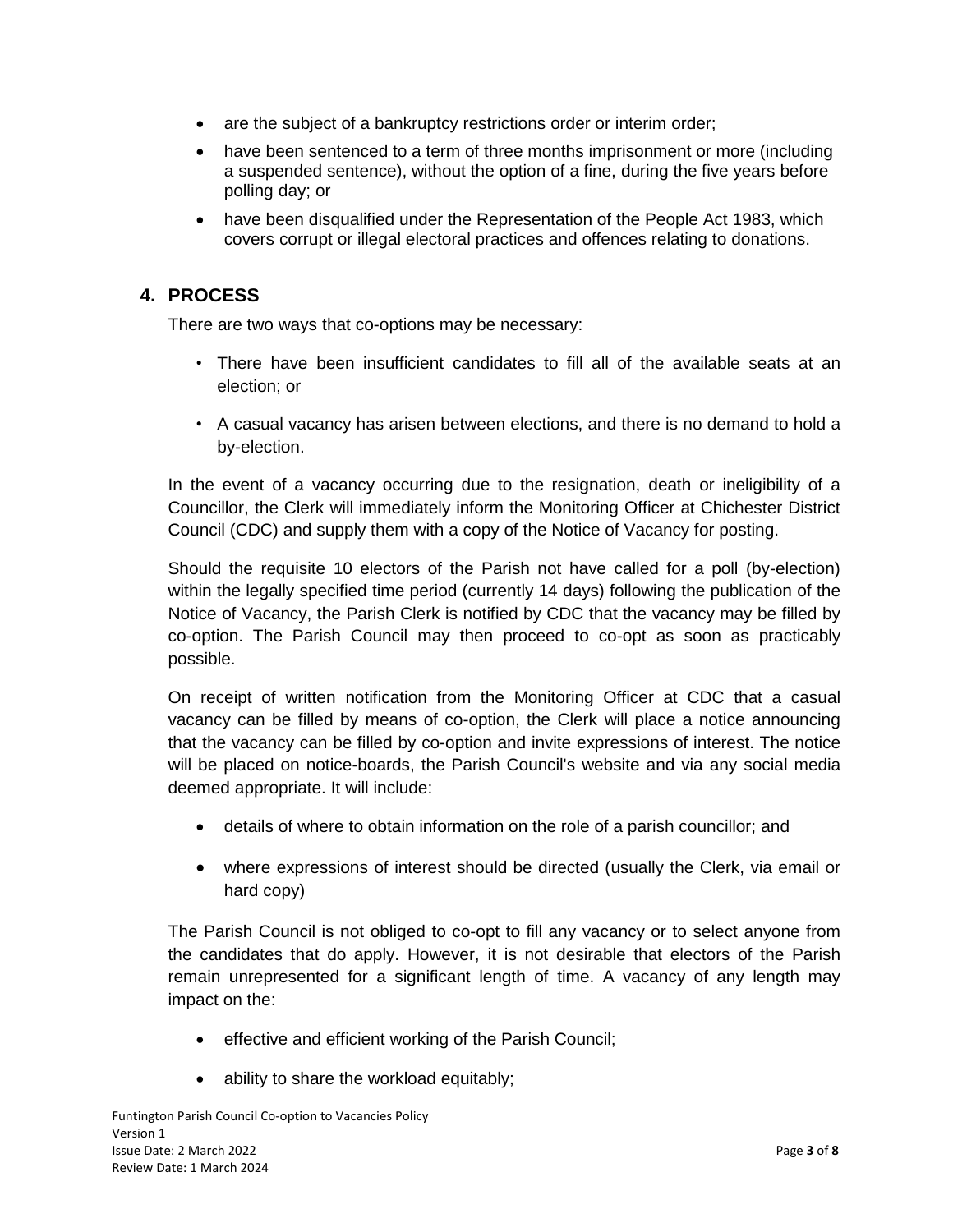- provision of a broad cross-section of skills and interests; or
- ability to achieve the quorum for meetings without difficulty, given that some absence is unavoidable at times

When expressions of interest are received, the Clerk will provide all applicants with the Parish Council's Application & Eligibility Form (Appendix A). The Clerk will then consider completed forms to ensure that the individual(s) meets with the qualification requirements.

Copies of the applications will then be circulated to all Parish Councillors prior to the Council meeting at which the co-option is to be considered. Whilst Councillors cannot be prevented from discussing applications between themselves and/or with non-Council members, such behaviour is discouraged as this has the potential to influence the outcome of the final vote.

The Clerk will inform the co-option candidates of the date of the Parish Council meeting at which their application will be considered. Notice of the Intention to consider co-option will be included on the agenda as a separate item.

Candidates will be invited to the meeting to introduce themselves and speak in front of full Council (for no longer than five minutes) in support of their application. Councillors will be given the opportunity to ask questions of, and/or seek clarification from, the candidates.

## **4.1 Voting**

In NALC's view, it would be difficult for a local council to argue that there are special reasons which justify excluding the public during a council meeting (s.1(2) Public Bodies (Admission to Meetings) Act 1960) when it is making decisions about a matter of public interest such as co-option. However, where the Council wishes to discuss the merits of candidate(s) and inevitably their personal attributes, this could be prejudicial, and the Council will resolve to exclude the members of the press and public for a short period. *Note: Decisions about co-option which are made at council meetings when the public has been excluded will not eliminate the need for a council to explain, for example to unsuccessful candidates, the reasons for its decisions*

Voting will be by a show of hands in front of the candidate. Only Councillors present at the meeting may vote and will each have one vote. A tie in votes may be settled by the casting vote exercisable by the chairman of the meeting. (Standing Order 8a)

If a Councillor is a relative of a candidate or has connections with any candidate which may be perceived as prejudicial, that Councillor should declare an interest and withdraw from the meeting. A vote by the Councillor concerned is not allowed.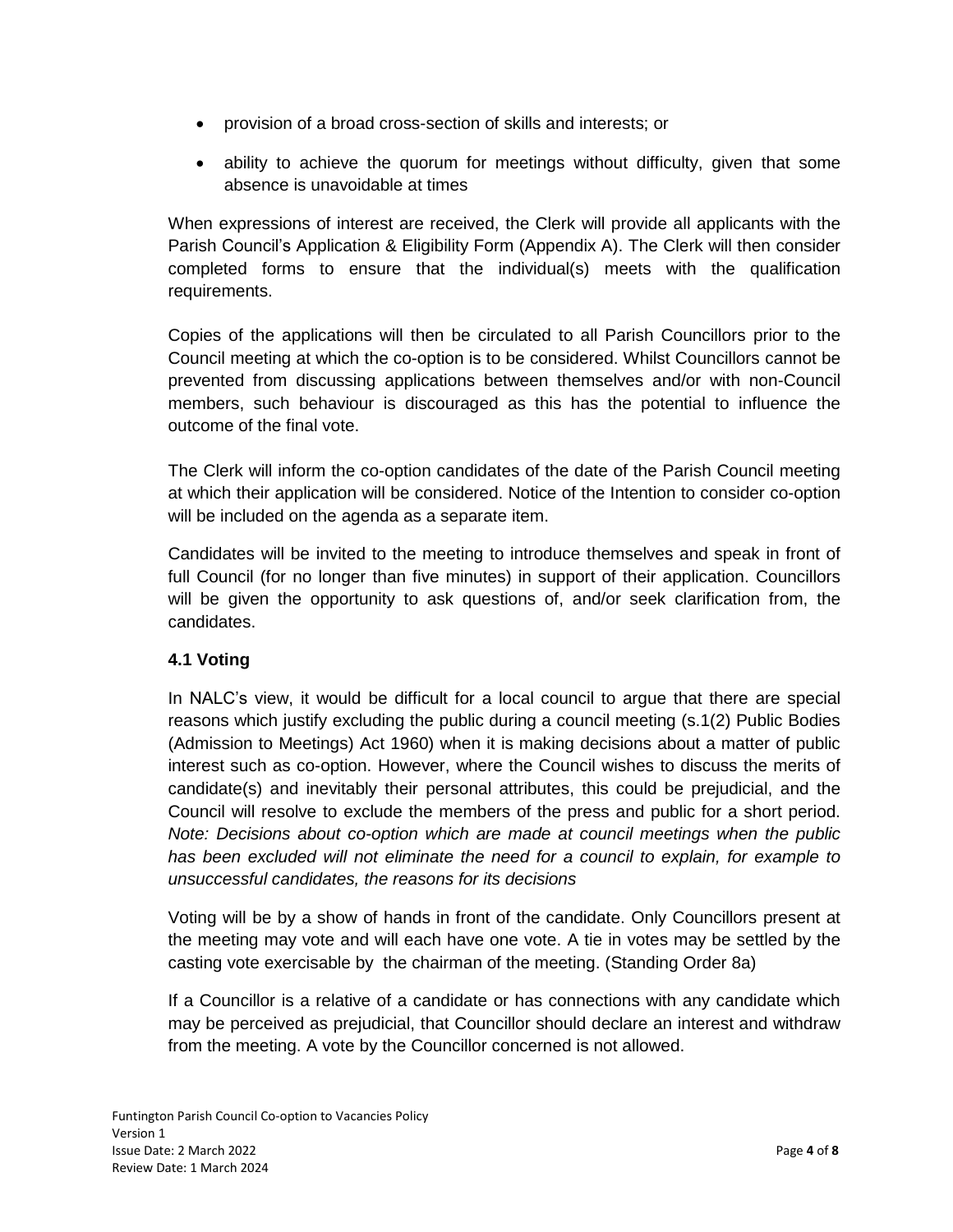#### **4.2 After the vote**

Any candidates that, for whatever reason, were not present will be notified of the results by the Clerk, as soon as is reasonably possible: usually within 24 hours. Successfully co-opted candidates become Councillors in their own right, with immediate effect, and are no different to any other member. As such, they must sign the Declaration of Acceptance of Office and Registration of Interests Form at their first meeting, or within 28 calendar days of a successful application; whichever is the sooner.

The successful candidate(s) will also confirm that they will comply with and abide by the Parish Council's Code of Conduct, as they will have indicated on their Application and Eligibility Form. Should the new Councillor not comply with or breach the Code of Conduct, then the Monitoring Officer at CDC will be advised and will deal with the matter.

The successful candidate's term of office runs until the next quadrennial elections for the Parish Council.

*NOTE: This document is intended as a summary of the most relevant points of procedure and legislation, rather than a definitive exposition. Legislation covering casual vacancies can be found at The Local Elections (Parishes and Communities) (England and Wales) Rules 2006:* <http://www.legislation.gov.uk/uksi/2006/3305/article/5/made?view+plain>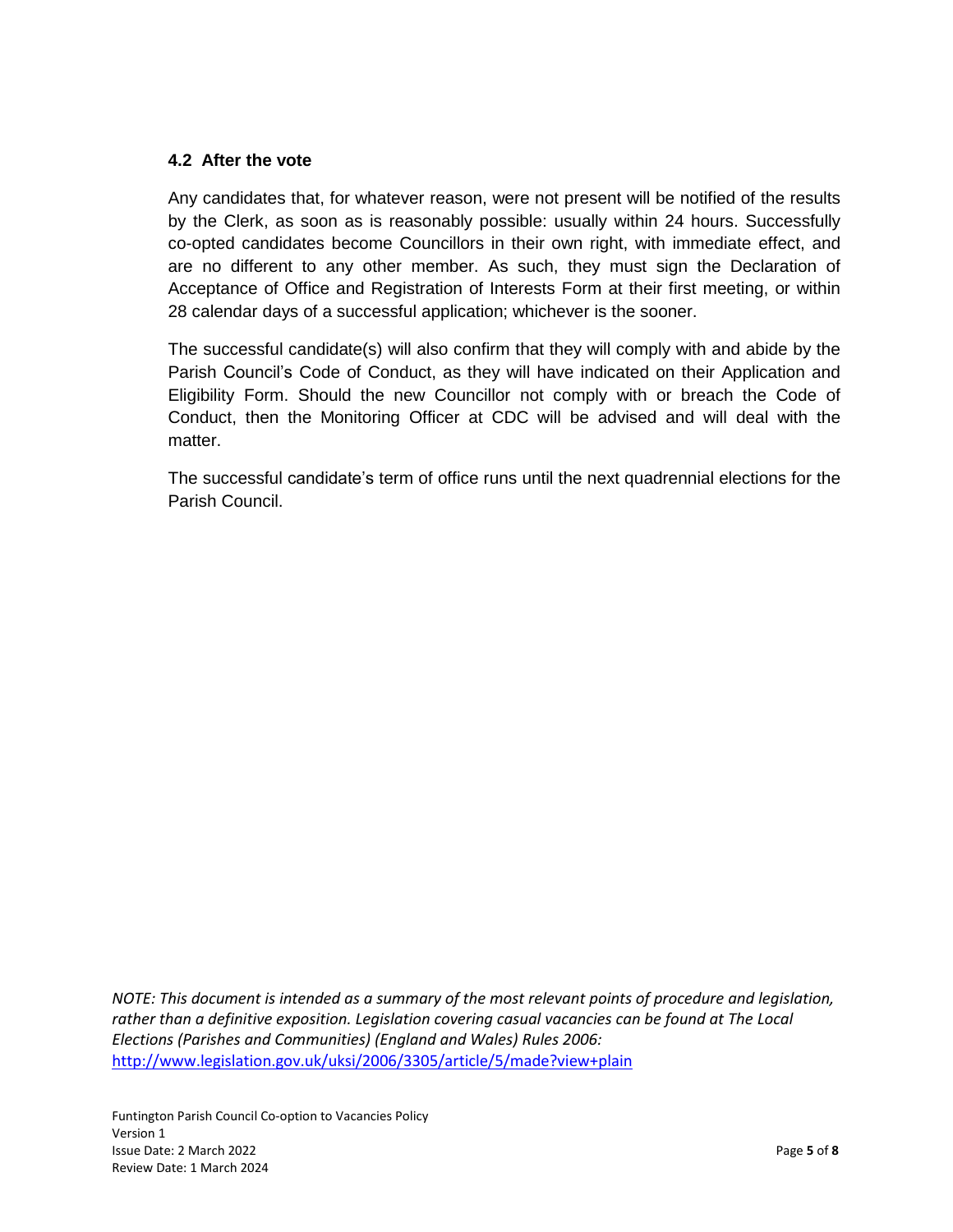**APPENDIX A**



# **COUNCILLOR CASUAL VACANCY APPLICATION FORM**

**Please briefly state why you would like to become a councillor.**

Please provide a brief profile of yourself including details of any skills, experience or life experiences that **you think would benefit for the Parish Council.** (You may continue on an additional sheet if necessary)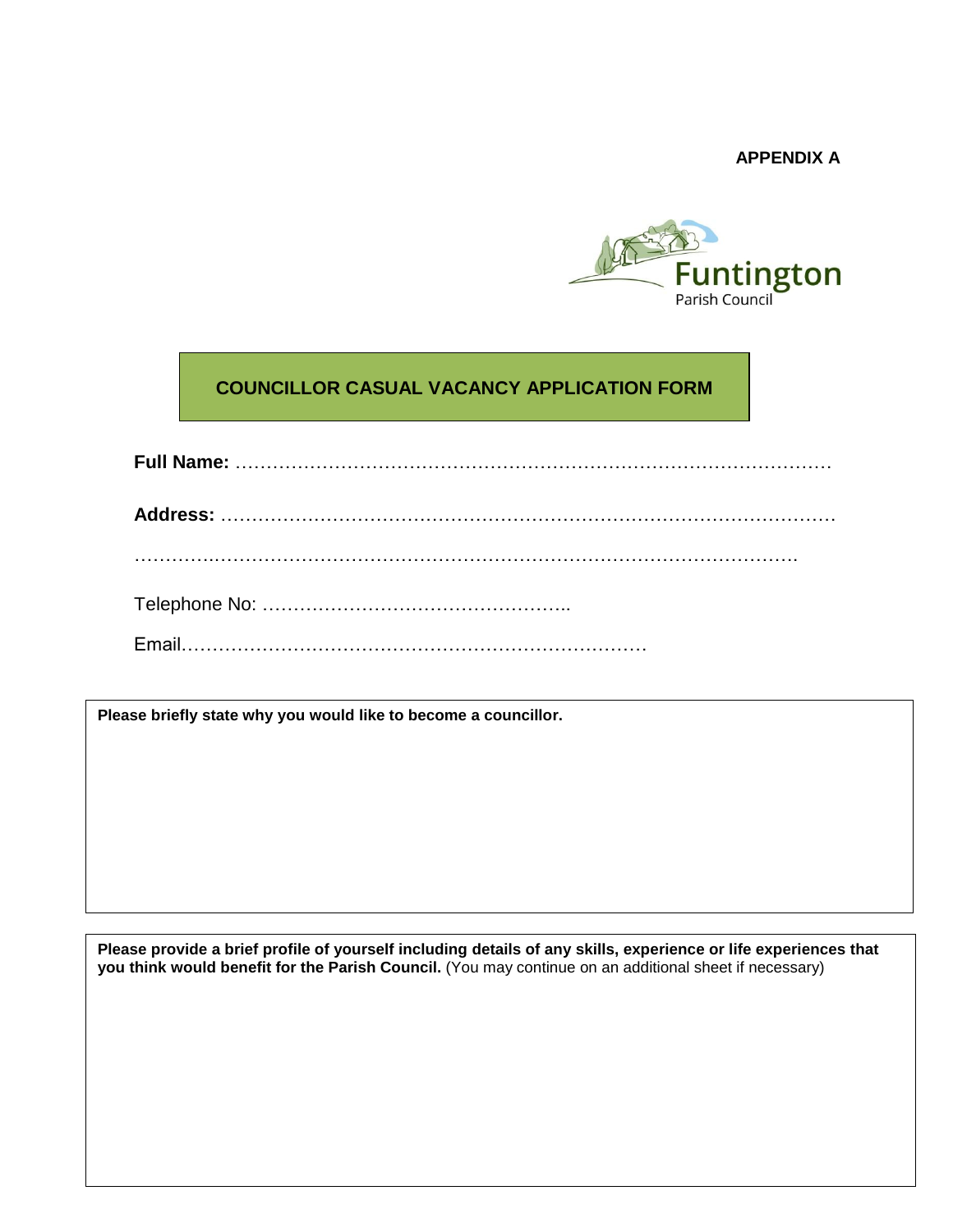## **Legal qualifications for being a Parish Councillor**

**To qualify you must be able to answer 'Yes' to both of the following questions:**

**1/ Are you a British or Commonwealth citizen or a citizen of a European Union country?**



## **2/ Are you 18 years of age or over?**

 $\Box$  Yes  $\Box$  No

**On the day of signing this form you must also be able to answer 'Yes' to at least one of the following questions: (tick appropriate box(s)**

| am and will thereafter continue to be a local government elector for the area of the<br>authority; or                                     |  |
|-------------------------------------------------------------------------------------------------------------------------------------------|--|
| During the whole of the twelve months preceding that day I have occupied as owner or<br>tenant any land or other premises in the area; or |  |
| My principal or only place of work during that twelve months has been in the area; or                                                     |  |
| have during the whole of those twelve months resided in the area; or                                                                      |  |
| During the whole twelve months I have resided in the Parish or within 4.8 Kilometres (2.8)<br>miles) of it.                               |  |

# **Disqualification from being elected a member is set out in Section 80 of the Local Government Act 1972 -** in basic terms you must not:

- (a) hold any paid office or employment (other than the office of chairman, vice chairman or deputy chairman) to which you have been appointed by the council or any committee or sub-committee of the council, or by a paid officer of the council, or by any joint committee on which the council is represented;
- (b) be the subject of a bankruptcy restrictions order, an interim bankruptcy restrictions order, a debt relief restrictions order or an interim debt relief restrictions order under Schedule 4ZB of the Insolvency Act 1986;